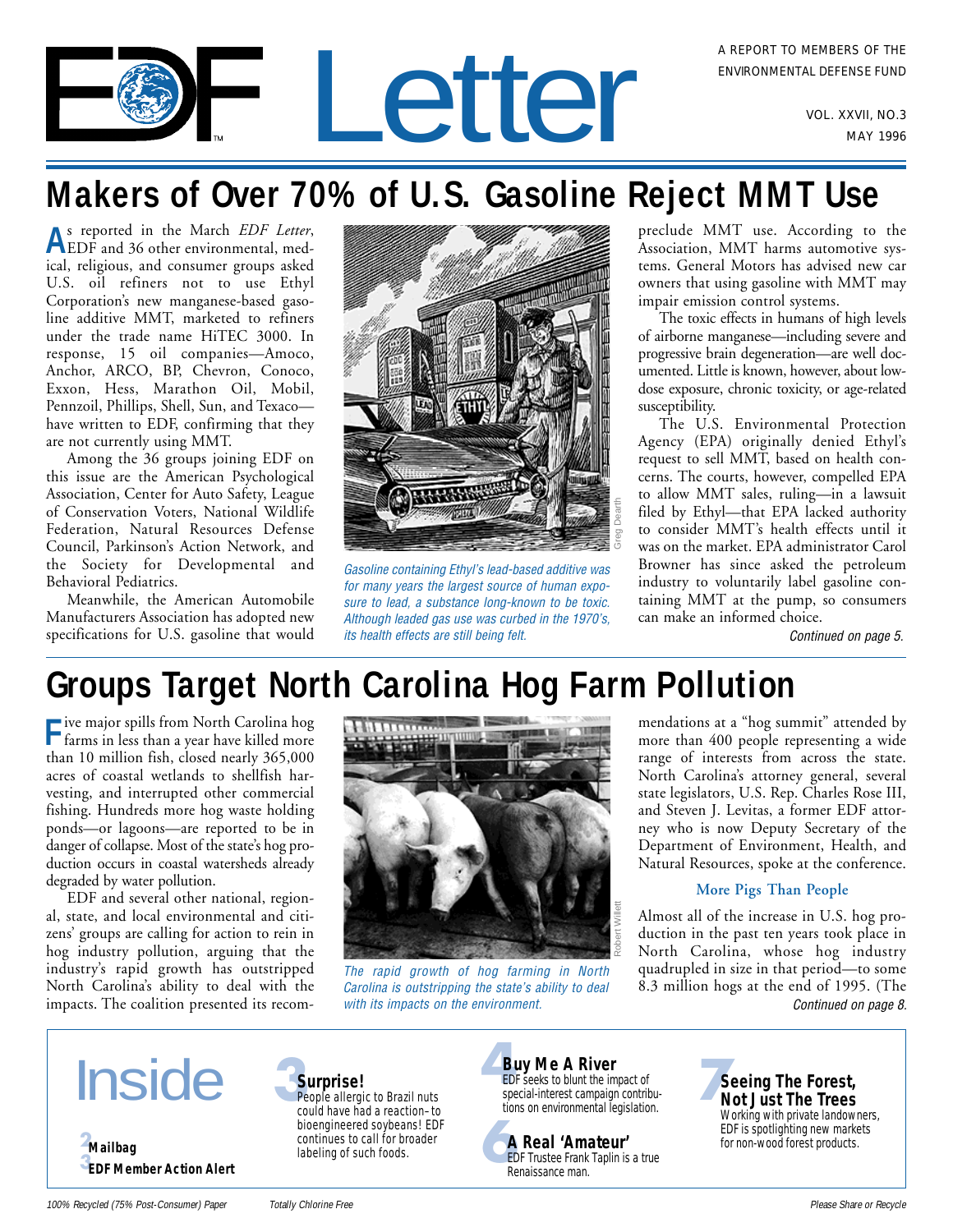<span id="page-1-0"></span>

*Honorary Trustee Amyas Ames has written to EDF about his efforts to limit the use of fertilizer and grass-cutting machinery.*

#### Dear EDF:

A few years ago, I plowed and raked onetenth of an acre (22 paces by 22 paces) of my meadow and planted it with perennial



wildflower seed. The seed proved very fertile. The perennial flowers, mostly daisy, coreopsis, lupine, black-eyed susan, cornflower, foxglove, and goldenrod, change constantly as the weeks of the season pass.

Such a natural area on your land becomes the easiest to care for. The basic "wildflower rule" applies: "cut only once a year in spring." Flowers come up every year without fertilizer or any attention except the spring cutting. Butterflies of many varieties, birds, bees, and meadow voles are drawn to the meadow as to an oasis of life in the great "desert" of closely mowed suburban lawns.

> *Amyas Ames Syosset, NY*

#### Dear EDF:

I just had to write and compliment you on a fantastic World Wide Web site (www.edf.org). I've been an EDF member for years now, and a "Net Surfer" for nearly as long. I was very impressed with how complete your new site is—I've already recommended your impressive Earth to Kids section to a friend with children.

> *Alicia Williams Navarre, FL*

Write to Us! We welcome member comments. Write to MAILBAG, EDF Letter, 257 Park Avenue South, New York, NY 10010. (Or fax us at 212-505-2375, or send e-mail to members@edf.org via the Internet.) Letters may be edited for brevity and clarity.



Editor: Norma H. Watson Assoc. Editor: Tim Connor ©1996 Environmental Defense Fund, Inc. Published at NY, NY ISSN 0163-2566

# **EDF News Briefs**

### **New Group, 'Friends of Nature,' is Thriving in China**

Founded just two years ago, "Friends of Nature," China's first non-governmental organization dedicated to the environment, has already had an impact on public policy. The group's founder—Liang Congjie—profiled in EDF Letter in March 1995—reports that FON established a children's educational camp last summer in an old-growth forest in northeast China. In January, it triggered media and governmental attention that helped delay logging of another old-growth forest in southwest China, the habitat of 200 endangered snubnosed monkeys. FON hopes alternative income sources for the area can be found.

Friends of Nature, which now has office space in Beijing, is working on several environmental education projects. It is publishing environmental guides for teachers and recently persuaded the Beijing Zoo to give visitors more environmental education materials.

"I want to borrow a corner of your newsletter to convey my gratefulness to the people who have supported us, including the more than 200 from outside China who



Liang Congjie addresses the first meeting ever held to organize a non-governmental environmental group in China. The meeting led to the formation of "Friends of Nature."

wrote to congratulate us on the establishment of Friends of Nature," Liang said. "As China rushes to modernize, awakening an environmental consciousness in the Chinese people is more important than ever."

EDF members can write to Friends of Nature at PO Box 621, Beijing 100010, China, or send e-mail to cjliang@pcux.ied.ac.cn.

### **Expert on Renewable Energy To Head EDF Energy Program**

Karl R. Rábago, a former Texas Public Utility Commissioner and most recently a senior official at the U.S. Department of Energy (DOE), has joined EDF as Program Manager for Energy. Rábago, who joins the



**National Headquarters** 257 Park Avenue South New York, NY 10010 212-505-2100

staff of the Texas office, will focus on new opportunities for renewable energy and energy efficiency and on the environmental impact of changes in the electric utility industry. EDF's energy work

began in the 1970's,

when electric utilities were traditional regulated monopolies. Now, large customers are seeking to buy electricity from nonutility bidders, and many regulators are trying to bring competition to the industry. Ensuring that competition is both fair and environmentally sustainable is the challenge facing EDF.

As Deputy Assistant Secretary for Utility Technologies at DOE, Rábago managed utility sector programs in photovoltaics, wind, solar, geothermal, and other renewable energy technologies, electric energy systems, energy efficiency, demandside management, and integrated resource planning. He previously worked on energy issues in Texas involving customer groups, technology firms, utilities, and state regulators. An attorney, Rábago was a law professor at the University of Houston Law Center and previously served 13 years in Karl R. Rábago began in the 1970's, the U.S. Army, attaining the rank of major.

#### **EDF Membership Office Now in Washington**

EDF members can now receive fast service by contacting the EDF membership staff, under the direction of Laura Gassler, in our Washington office. The special membership phone number is 202-387-3525. E-mail users can write members@edf.org.

**California Office** 5655 College Avenue Oakland, CA 94618 510-658-8008

**Capital Office** 1875 Connecticut Ave., NW Washington, DC 20009 202-387-3500

**Membership Line:** 202-387-3525 Fax: 202-234-6049 Internet: members@edf.org **Rocky Mountain Office** 1405 Arapahoe Avenue Boulder, CO 80302 303-440-4901

**North Carolina EDF** 128 East Hargett Street Raleigh, NC 27601 919-821-7793

**Texas Office** 44 East Avenue Austin, TX 78701 512-478-5161

**Project Office** 6 Faneuil Hall Marketplace Boston, MA 02109 617-723-2996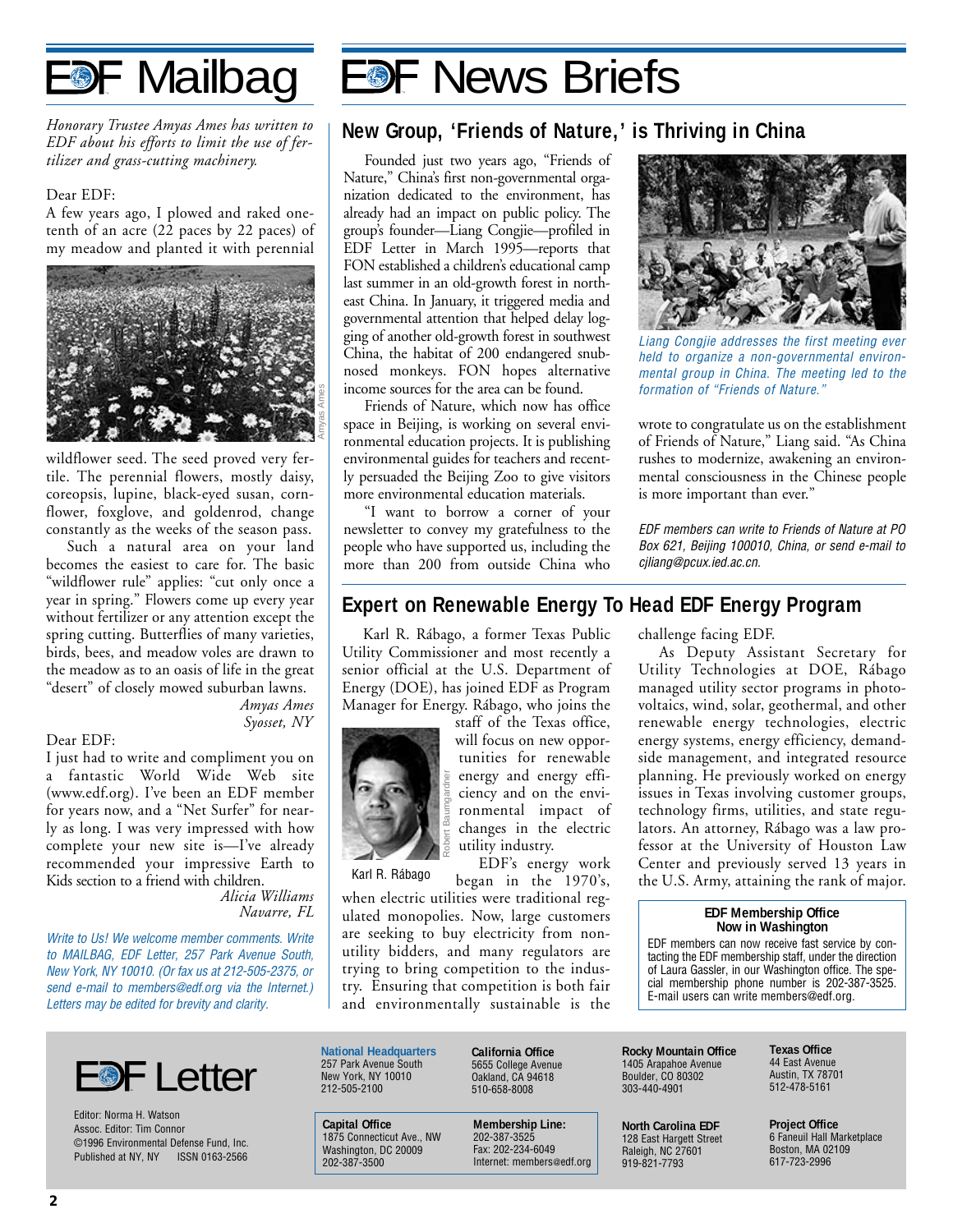### **Pollution Prevention Pays**

Most Americans want to protect the environment. That fact is ignored by "reform" efforts in Congress and state capitals that would weaken environmental protection. We must *strengthen* environmental laws and, where possible, make them more flexible, an idea for which EDF has rallied broad support.



This approach was recently endorsed by the President's Council on Sustainable Development (PCSD), a diverse group of business leaders, environmentalists, politicians, and labor and civil rights leaders, on which I served. Brought together to

set a direction for our nation's environmental policy, these frequent adversaries hammered out a strong consensus for environmental protection and economic growth. The Council's report calls for tough, *enforceable* health and environmental standards, and allows businesses flexibility to go beyond mere compliance.

EDF has a track record of working effectively with business while advancing ambitious environmental gains. Our Great Printers Project—showcased by PCSD has created a consolidated, user-friendly reporting process. Energy that was dissipated in a myriad of paperwork is now redirected into a process that shows printers how to innovate with different materials and methods to prevent pollution. EDF is also working with General Motors to integrate pollution prevention into core business practices, such as product design, where the most eco-efficiency can be had. And we're helping companies in an industrial park in the Brownsville-Matamoros area on the Texas-Mexico border to find efficient ways to reduce industrial waste.

All of these projects have a single theme. Pollution and waste are inefficient, and inefficiency is expensive. We will often need a new type of strong but flexible regulation to speed that process. Helping to make businesses less wasteful is good for their bottom line, and, most importantly, for the construction of a sustainable future.

Fred Krupp

### <span id="page-2-0"></span>Director's Message **Gene-Altered Food Triggers Allergy**

**E**DF has long called for more extensive labeling of genetically engineered foods, because of a concern that genealtered foods may cause allergic reactions in susceptible individuals. That concern is now substantiated in a recent article in the *New England Journal of Medicine*, which reports that people allergic to Brazil nuts can have an allergic reaction to soybeans bioengineered to contain a Brazil nut gene.

"People with food allergies depend on labels to avoid foods that cause reactions," said EDF biologist Dr. Rebecca Goldburg, head of EDF's biotechnology program. "Labeling is especially critical for genetically engineered foods, which are modified through proteins produced by the introduced genes. Nearly all known food allergens are proteins.



Genetically engineered tomatoes, corn, potatoes, and squash are—or soon will be—in grocery stores. Without labels, they will likely be indistinguishable from regular products.

"A person allergic to bananas, for example, can refer to ingredient labels on processed foods to avoid those that contain bananas," Goldburg said. "Unless bioengineered foods are labeled, however, banana-allergic people will be unable to avoid a tomato with a banana gene, since such tomatoes would likely look identical to other tomatoes."

The bioengineered soybeans were developed by the giant seed company, Pioneer Hi-Bred International, Inc., to have high levels of the amino acid, methionine. The goal was to make nutritious animal feed, but some of the genealtered beans would enter the human food supply in soybean-based food additives. In response to the evidence, Pioneer has dropped plans to market the soybeans, because it does not want to be responsible for segregating the engineered soybeans from other soybeans.

### **Good News for Weeds?**

In an unrelated study reported the same week, a food crop bioengineered for pesticide resistance was found to transfer its pesticide-resistant trait to weeds growing nearby. This confirmed another concern of EDF's biotechnology program, namely that bioengineered traits could be transferred unintentionally to wild plants, with potentially negative impacts on the environment.

Food allergies such as those in the soybean study are a serious public health problem, affecting 2.5 to 5 million people in the United States, a disproportionate number of whom are young children. Most allergic reactions to food cause only discomfort, but some cause a severe and sometimes fatal reaction called anaphylactic shock.

EDF has urged the Food and Drug Administration (FDA) to protect people with food allergies by requiring labeling of many more genetically engineered foods than FDA now requires. An editorial in the *New England Journal of Medicine* accompanying the research article concurs with this recommendation.

### EDF MEMBER ACTION ALERT

To comment on this issue, write: Dr. David Kessler, Commissioner, Food and Drug Administration, 12420 Parklawn Dr., Rockville, MD 20857.

### **Environmental Patron, Rhoda H. Goldman, Dies**

**E**DF honors Rhoda H. Goldman, a major supporter of environmental protection, who died February 4. She and her husband established the Richard and Rhoda Goldman Fund, which has given millions of dollars in grants to environmental causes, including support for EDF's work to protect San Francisco Bay, to safeguard oceans and fisheries, and to prevent lead poisoning.

The Goldmans also created the prestigious Goldman Environmental Prize to reward grass-roots environmentalists around the world, and the new Saro-Wiwa Memorial Fund to help protect environmental activists whose lives are threatened because of their activities.

"Rhoda was a careful observer, an acute thinker, and a compassionate spokeswoman," said EDF executive director Fred Krupp. "We at EDF, and the entire environmental community, were lucky to have her on our team. We will miss her vision and inspiring leadership. Our memory of Rhoda will help us continue working for her goals of a just and sustainable future."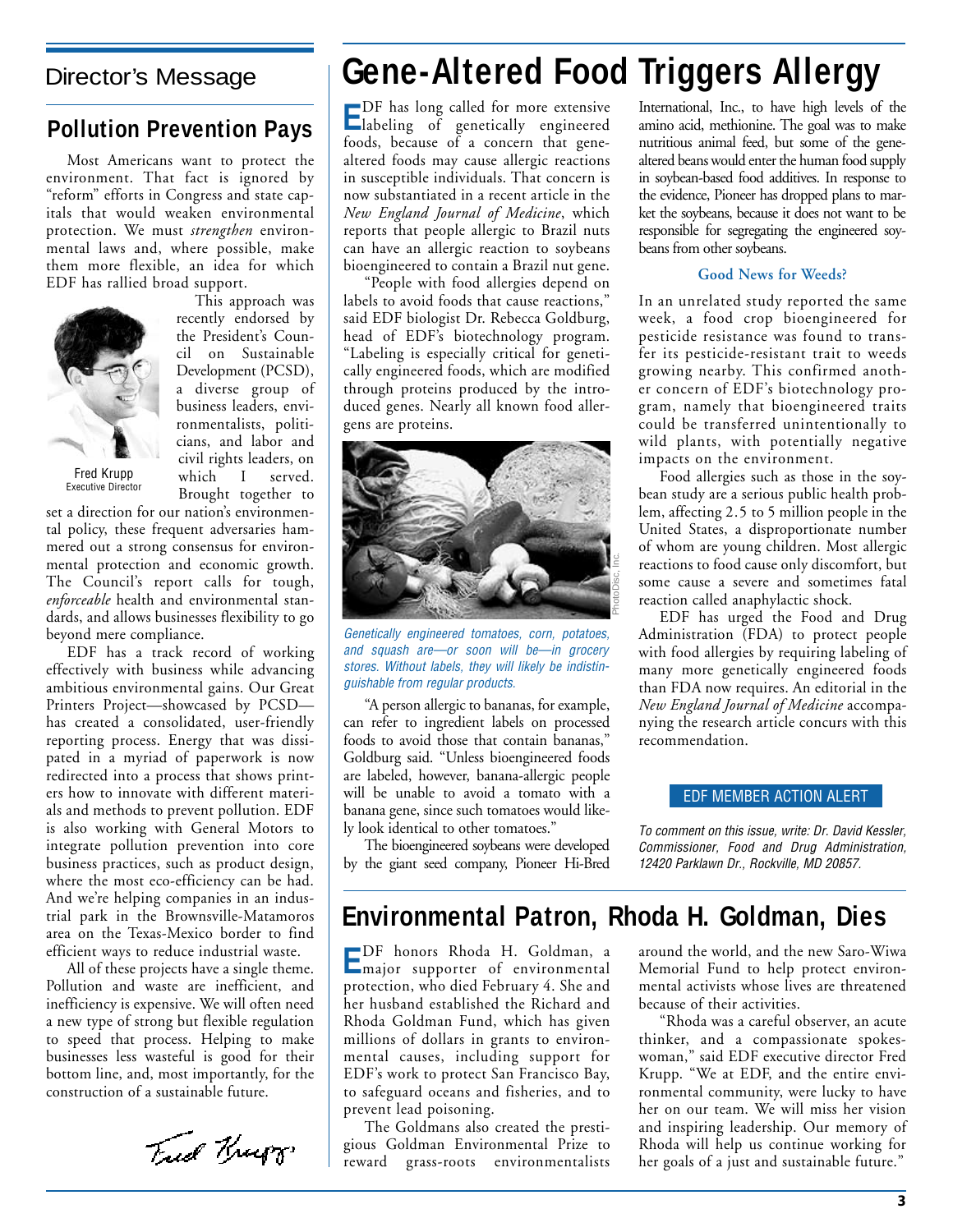# <span id="page-3-0"></span>EDF Column

### **Reform of Campaign Financing is Urgently Needed**

By Jim Marston and Jim Martin, EDF attorneys in the Texas and Rocky Mountain offices, respectively.

**D**uring his last campaign, a senior Western Senator received hundreds of thousands of dollars from businesses that have a vested interest in changing the Endangered Species Act. Last year, the same Senator allowed lobbyists for those businesses to draft a bill that would radically weaken the Act.

The author of the House attack on Superfund took nearly \$45,000 in campaign contributions—about 10% of his 1994 total—from members of Superfund Reform '95, a coalition of industries seeking a drastic rewrite of the law. In 1995, he proposed a bill—opposed by EDF —that would have relaxed many of the Act's cleanup standards and dramatically reduced some companies' financial responsibility for pollution cleanups.

The timber industry gave \$300,000 in the first half of 1995 to members of key Congressional Committees. Many of the recipients subsequently voted to attach to a spending bill the so-called "salvage rider" that has resulted in logging of healthy oldgrowth forests across the West.

The large sums raised and spent in elections are visibly—and negatively—altering the way Congress addresses important environmental and public health issues. The influence of money on politics is also diminishing the ability of our elected representatives to do their jobs.

In 1994, the average winning candidate for the House of Representatives spent



Jim Marston Jim Martin

more than \$516,000 for the general election; the average successful Senate candidate spent over \$4.5 million. To build that kind of campaign fund, a House member must raise nearly \$5,000 a week; the average Senator has to raise \$15,000 every week of a six-year term.

The pressure to raise money is intense, unrelenting, and debilitating for both the candidate and the political process. The experience of people who ran as "reformers" in 1994 is revealing. Many of these freshmen—after voting to gut the Clean Water Act, cut EPA's enforcement programs, and tie regulatory agencies up in knots—are now soliciting large contributions from special interest political action committees (PAC's).

### **Not A Partisan Problem**

The problem of money corrupting the political process is not a partisan issue. Huge sums of money, including large amounts from industry groups seeking to weaken environmental laws, flow to

whomever is in power. As Josh Goldstein of the Center for Responsive Politics has said, "The campaign finance system rewards those in power, because they can influence the legislative process. They dictate the agenda." More subtly, the influence of money in politics corrodes citizens' confidence in both the process and the outcome.

These facts recently spurred EDF's Board of Trustees to call for reform of our campaign finance laws. The negative influence of special-interest money on a wide range of EDF issues—both in Washington and at the state level—causes EDF to believe that we need to reform the way U.S. elections are funded. EDF's goal is to blunt the impact of special interest campaign contributions on Congress's deliberations over the environmental health of our nation.

EDF staff are working with other environmental organizations to develop a joint press and legislative strategy on this issue. EDF's own efforts will include traditional analysis to show the link between the so-called "wise use" movement and the extractive industries that have been

### *We must restore ideas, in place of dollars, as the premier currency in the political arena.*

big campaign contributors.

Among the major problems of the current campaign finance system are the influence of large special interest contributions from PAC's and the loopholes in the current law that allow corporate contributions in excess of the legal limit to flow to campaigns through state parties, independent campaigns, and by bundling contributions. Several bills have been introduced to reduce the influence of money on Congressional campaigns, and they deserve support.

The Bipartisan Clean Congress Act of 1995, H.R.2566, addresses a number of problems with the existing campaign finance system. Its principal sponsors are Representatives Linda Smith (R-WA), Christopher Shays (R-CT), Mary Meehan (D-MA) and Ben Cardin (D-MD). The companion Senate bill, S.1219, is spearheaded by Senators John McCain (R-AZ) and Russell Feingold (D-WI). These bills include provisions for voluntary campaign spending limits and discounted broadcast and mailing rates for candidates who agree to limit their spending. They would close some of the more egregious loopholes in the current law. They have drawn the support of groups such as Common Cause, Public Citizen, and the League of Women Voters.

Campaign finance has a powerful influence on how choices about the future health of our children and quality of the environment are made. We need to restore ideas, in place of dollars, as the premier currency in the political arena to insure that the playing field is level and the rules are fair.



Wild animals are some of the victims of anti-environmental legislation financed by special interests. According to a new report, political candidates received \$65 million between 1989 and 1995 from 176 political action committees that are working to weaken the Endangered Species Act.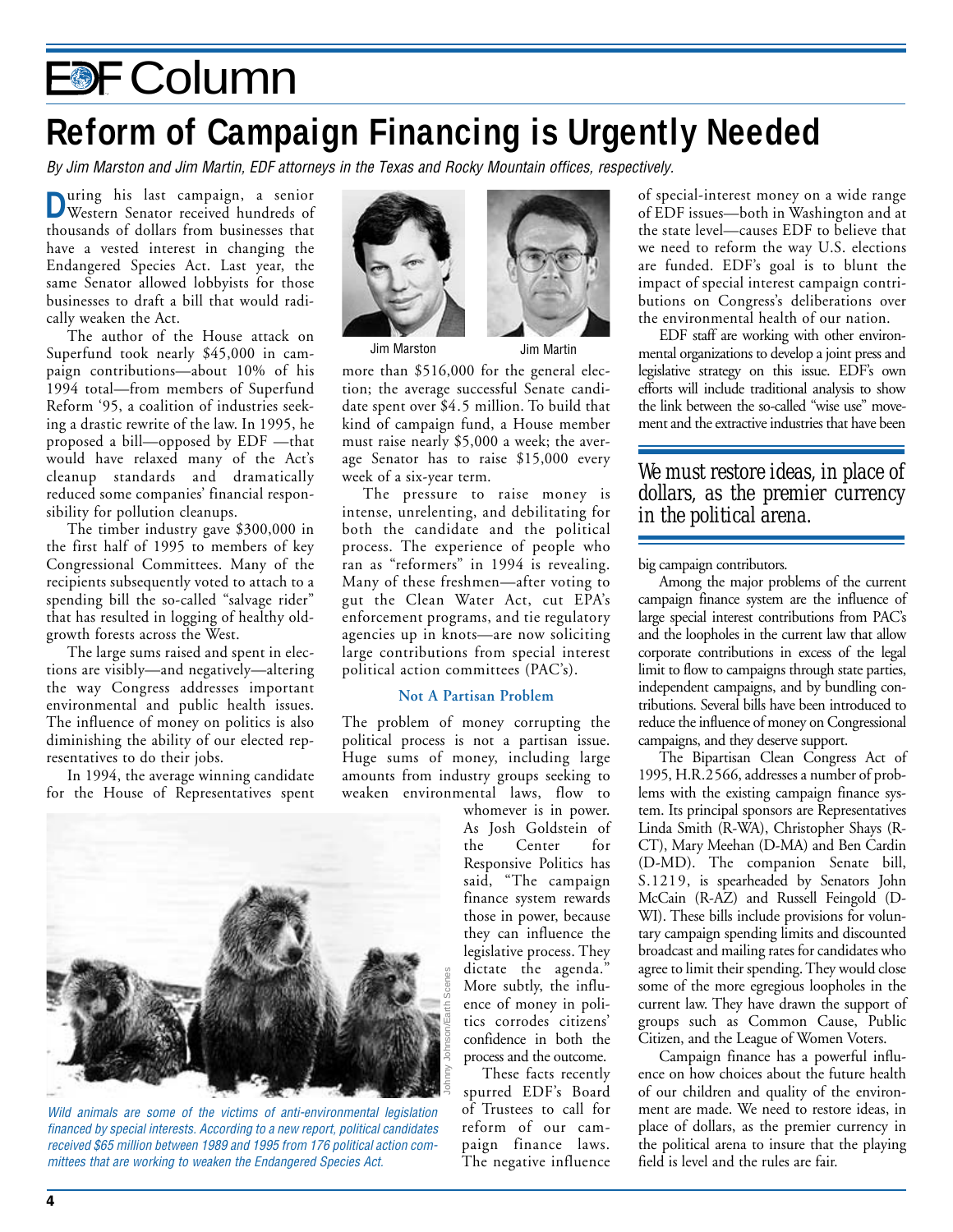# <span id="page-4-0"></span>**Huge Project Will Overwhelm Tiny African Nation**

**D**espite evidence of environmental and social harm documented by its own staff, the World Bank continues to fund one of the world's largest water projects including the highest dam ever built in Africa—in the little mountain kingdom of Lesotho, which is entirely surrounded by South Africa. EDF is working with the International Rivers Network and nongovernmental organizations in Lesotho, South Africa, and Europe to pressure the Bank to address the problems the project has already caused—including the loss of livelihood of about 20,000 of Lesotho's poorest inhabitants—before it funds any further work on the dam.

Last August, when the World Bank's new president, James D. Wolfensohn, canceled the Bank's loan for the Arun River dam in Nepal's Himalayan mountains, he said that a project of the size and complexity of the Arun dam would overwhelm a small country like Nepal. Yet in Lesotho the Bank is funding a project that is already far larger than Arun dam in

a country only about one-fifth the size of Nepal, with one-tenth the population and an economy about one-fifth the size.

The main objective of the \$8 billion project is to divert water into South Africa's heartland. Besides the 607-foot-high dam, the first phase includes 50 miles of tunnels and 250 miles of roads. Several more dams, tunnels, and pumping stations will be built in the future. Although water shortages are a serious problem in South Africa, better conservation could increase supplies substantially. Water experts have said that old, leaky pipes lose as much as 50% of the water in the country's industrial area.

### **Environmental Impacts Unknown**

The Bank approved the Lesotho project with no environmental impact assessment. Little is known about native fish and bird populations, how the project might affect them, or impacts of large scale water diversion on river habitats downstream. Traditional local subsistence communities have been severely affected and little progress has been made on promises to reestablish people's livelihoods.

"No future phases of this project should



Farming and pastoral communities in Lesotho's highlands have lost grazing lands and fields to the water project but have seen few if any benefits.

be built," said EDF economist Korinna Horta, "until the social and environmental problems created so far are adequately resolved and a full environmental impact assessment has shown it to be environmentally, socially, and economically viable and preferable to other alternatives." Horta returns to Lesotho this month.

### **Ethyl Buys Costly Ads, Not Key Tests of MMT's Effects on Public Health**

*A17*

**Ethyl Corporation wants to remove millions of pounds of smog-related pollutants per year from the environment.**

*THE NEW YORK TIMES, THURSDAY, MARCH 7, 1996*

*The Environmental Defense Fund prefers that we don't.* **Why? That's a very good question... OK, let's cut to the chase. And the truth.** Manganese is a necessary nutrient for the maintenance of good health. It's found naturally in the air we breath food we eat and the water we drisk. The FDA even<br>recommends it as a necessary part of our daily diet.<br>In 1985, the EPA concluded that exposure to manginese<br>in much higher levels than those resulting from the use of<br>MMT did Rather than presenting the facts and truth to inform the public about Ethyl Corporation's fuel additive MMT, the efense Fund (EDF) focuses on half-truth and misinformation designed to scare the public. In their most recent misleading campaign, they claim MMT is a health risk. They mix a little fact with a lot of fiction and

that sounds believable—to the

The 211-million-pound reduction in nitrogen oxides claimed by Ethyl (if MMT were used in every car in America) would amount to 1/2 of 1% of total U.S. NOx emissions, far from justifying an uncontrolled experiment on human health.

### Continued from page 1.

"Dispersing a toxic metal into the air without adequate pre-market health testing is irresponsible," said EDF attorney Karen Florini. "Ethyl should suspend marketing MMT until the health studies EPA identified as necessary five years ago are completed. If adequate and independent testing shows MMT to be safe, we wouldn't oppose its use."

"Much of this controversy could have been avoided if Ethyl had done appropriate tests of neurotoxicity, pulmonary function, and reproductive and developmental toxicity for MMT," said EDF toxicologist Dr. Ellen K. Silbergeld. "In 1925, despite protests from the public health community, Ethyl began selling lead additives for gasoline, with devastating results for the nation's health. Now, 70 years later, Ethyl is again disregarding health concerns and selling MMT without first obtaining adequate toxicity information."

"Fifteen oil companies have taken a strong first step by not using MMT," said EDF executive director Fred Krupp. "Four— Amoco, Anchor, ARCO, and Sunoco—have taken a key second step and promised to notify EDF if they change their plans. All the oil

companies should pledge to inform their customers if they change their MMT plans and should commit to labeling gas pumps so consumers will know whether they contain MMT."



In 1924, Ethyl took out ads saying, "Exhaustive tests have been conducted which have established the safety of ethylized [leaded] gasoline when used properly as a motor fuel."

Repeating a tactic it used 70 years ago, Ethyl placed ads in major newspapers claiming its product was safe. Ethyl's MMT ads make misleading and incorrect claims such as these:

#### *Ethyl Claim: MMT use would remove millions of pounds of smog-related pollutants from the environment.*

**Documented Fact:** Even if true, the 211 million-pound annual reduction in nitrogen oxides claimed by Ethyl (if MMT were used in all cars) would amount to 1/2 of 1% of total U.S. NOx emissions. In EDF's view, that benefit doesn't come close to justifying marketing MMT without proper health testing. And Ethyl's claimed NOx reductions in Canada have been questioned by the Motor Vehicle Manufacturers Association there.

#### *Ethyl Claim: MMT has been used safely in Canada for 19 years with no health risks.*

**Documented Fact**: No studies of whether MMT causes any health effects have been conducted in Canada—only limited testing of manganese levels in the air.

### *Ethyl Claim: Manganese is a necessary nutrient.*

**Documented Fact:** True, in low doses, when eaten, but irrelevant to airborne exposures. Manganese is a known neurotoxin that kills brain cells. Breathing it puts it on a fast track to the brain.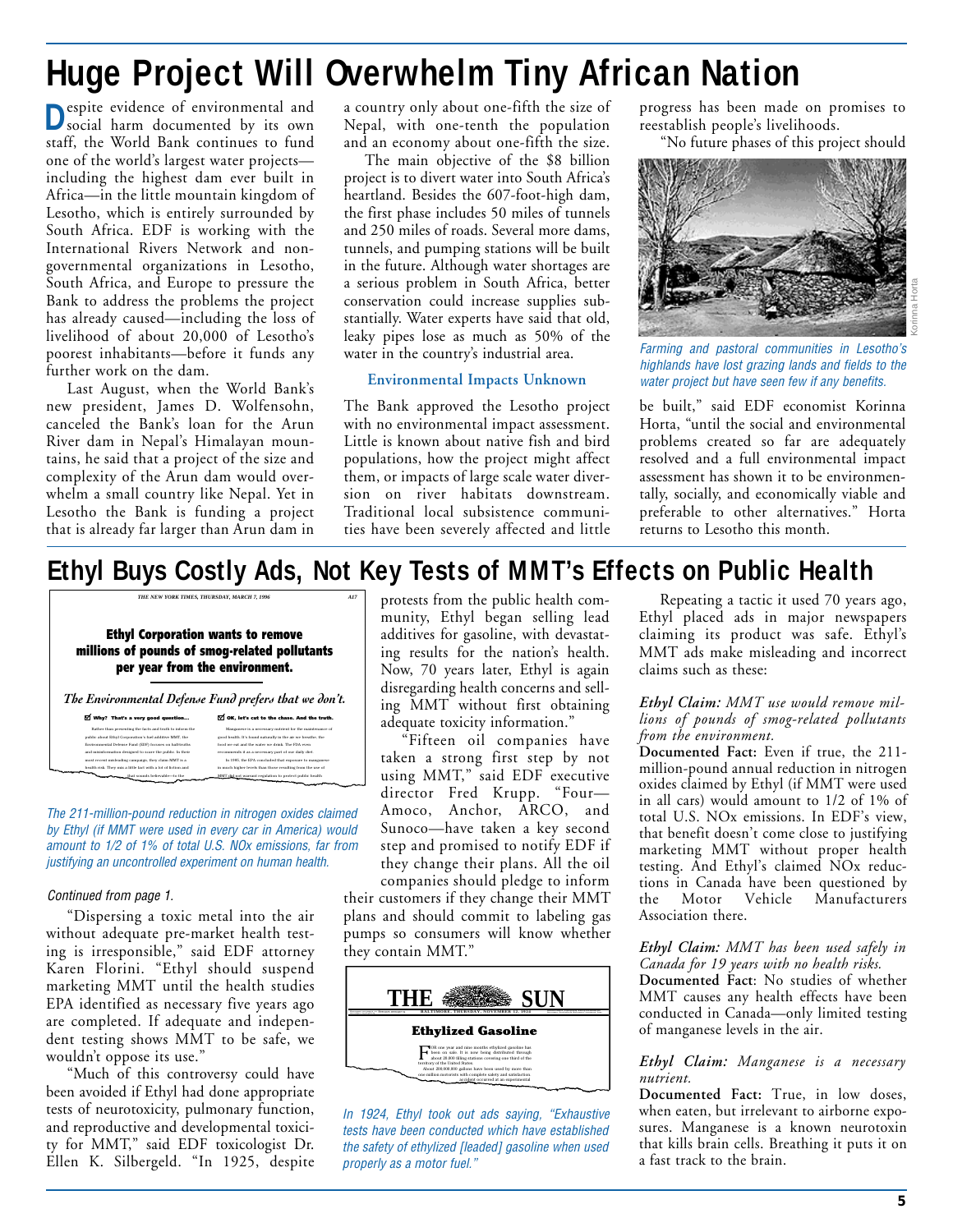# <span id="page-5-0"></span>**DF People**

EDF Trustee Frank Taplin is the Honorary Chairman of EDF's new 21st Century Campaign.

**M**ake no mistake about it: Frank Taplin is an amateur. In music, in poetry, in languages, in the environment, he is driven by his love of learning and of doing. As he could tell you, amateur comes from Latin and French words meaning 'lover.' He is not an unskilled dilettante, as the word sometimes connotes. This is a man who regularly plays piano with professional chamber musicians; whose two volumes of collected doggerel evoke Calvin Trillin; and who, approaching his 81st birthday, has embarked on a study of the Basque language.

Coming from a prominent Cleveland family, Taplin has had the good fortune to be able to do what he wants. Luckily for EDF and for numerous other non-profit institutions, he has chosen to spend the last three decades serving on the boards of organizations he admires, helping them with his vision and his leg-

endary fundraising skills. "He's the most perspicacious individual philanthropist I have ever known," said Scott McVay, director of the New Jersey-

### *During four years in the Navy, Taplin found pianos wherever he went. "It didn't matter whether they were in tune or not."*

based Geraldine R. Dodge Foundation, who has known Taplin for more than 30 years. "He's a bon vivant, a real intellectual. He's sensitive to the needs of society and responds in a fresh way."

Music is Taplin's great love and has attracted much of his philanthropic attention. Family influence is evident; his mother, Edith Smith Taplin, was devoted to music, the arts, and literature. Around the dinner table, Taplin recalls, "There was always a lot of arguing about the meaning of words and hauling out of the dictionary." He played in dance bands in high school and decided to go to Princeton University after seeing Jimmy Stewart, Joshua Logan, and Jose Ferrer perform in the University's Triangle Club shows.

At Princeton, he played piano and conducted the Triangle orchestra. He found time to study, too, majoring in history (evident during a conversation peppered



Frank Taplin relaxes at the opening of the EDF-American Museum of Natural History exhibition "Global Warming: Understanding the Forecast" at Pittsburgh's Carnegie Science Center.

with references to historical figures and events) and going on to Oxford as a Rhodes Scholar. He saw the menace of Hitler up close and volunteered for the Navy as he was finishing law school at Yale. During four years in the Pacific, he found upright pianos wherever he went and, as he puts it, "banged away on them. It didn't matter whether they were in tune or not."

### **Over 30 Years In Philanthropy**

After the war, Taplin returned to Cleveland to become an attorney and then a businessman before going back to Old Nassau to serve as assistant to Princeton President Robert Goheen from 1957 to 1959. He's been engaged primarily in philanthropy ever since, aided ably by his second wife, Peggy.

He helped save the Marlboro School of Music in Vermont, reorganizing the board and building an endowment, and in the process began to earn a reputation for putting faltering arts organizations back on their feet. The Metropolitan Opera was next. With a small endowment and expenses exceeding income, the Met was in trouble in the late 1970's. Taplin became president and CEO and immediately boosted annual giving and began planning a capital campaign to celebrate the Opera's 100th anniversary. Today, the Met has a \$133 million endowment and annual giving of \$60 million.

Shortly after coronary bypass surgery in 1988, Taplin was raring to go again and

decided to shift his philanthropic energies to the environment. Impressed with EDF's solution-oriented approach, he volunteered and became chairman of the steering committee from EDF and the American Museum of Natural History to organize funding for a traveling exhibition on global warming. With a personal style mixing enthusiasm and great knowledge, he secured lead gifts from several individuals to kick off the campaign, which ultimately brought in \$4 million and assured that the exhibition could go forward.

### **Insurance for the Future**

Taplin's brand of philanthropy is about more than money, however. As he says, "I'm always interested in substance, not just the money raising. I try to understand the artistic vision—and then find the resources." *tions be*  $\frac{1}{2}$  *i* **f**  $\frac{1}{2}$  *i f about more than moni As he says, "I'm always substance, not just the ing. I try to understand vision—and then find the rescondition, that meant learning at ence of climate* 

In the case of the global warming exhibition, that meant learning about the science of climate, about the uncertainties inherent in climate projections, and about

*He earned a reputation for putting faltering arts organiza-*

the policy options. "My own feeling is that as an insurance policy, we've got to act now, because there is a lag between the action and the time the consequences become evident." An optimist, Taplin expects that his new great-granddaughter will see great environmental progress in the next century.

Four-fifths of the way to a century himself, Taplin shows no sign of slowing down. He practices on the piano an hour or more a day and still loves playing chamber music with professionals. "It's a wonderful way to learn," he says. "You have to listen all the time to hear exactly what is going on around you."

Taplin sees similarities in playing chamber music and working with boards of directors: trying to realize a shared purpose. "EDF is a shining example of cooperation between a committed volunteer board and a committed professional staff."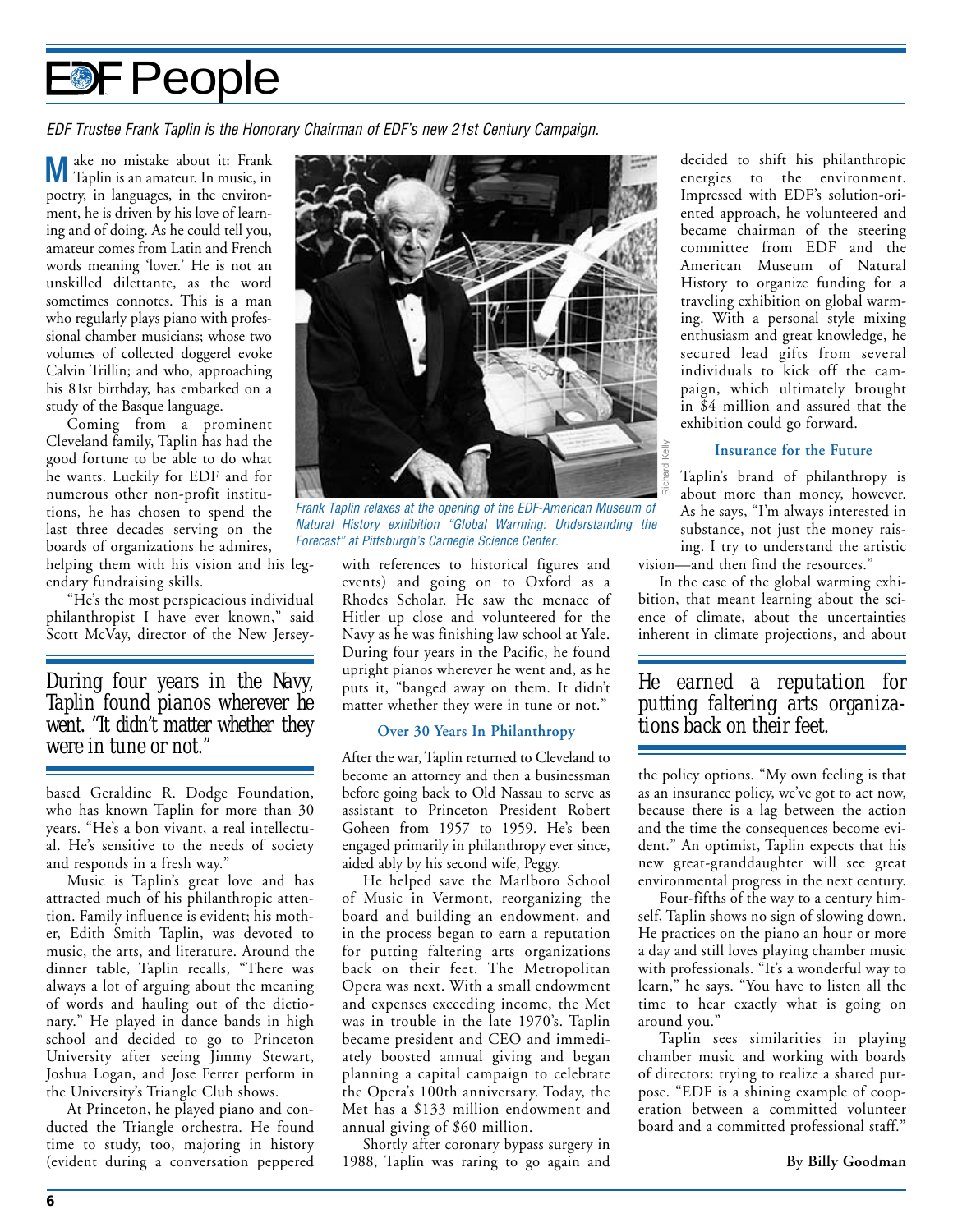## <span id="page-6-0"></span>**Economic Incentives Can Improve Forest Management**

**T**he forests that originally covered vast areas of the U.S. harbored an enormous diversity of tree species as well as important native plants and animals. Human activity has radically altered these natural forests and reduced their biodiversity. Large areas of primary forest have been displaced by agriculture or development, others replaced by tree plantations, still others degraded after repeated harvesting of only the most valuable trees.

Although the *volume* of timber in the U.S. is increasing because of intensive cultivation, the total acreage of U.S. forest land continues to decline. The loss of forests is most acute on private lands, where owners often can profit by clearing and selling their land rather than maintaining it.

All these factors threaten surviving natural forests. Longleaf pine forests once covered 70 to 90 million acres of the Southeastern coastal plain; today, less than 3% remain, and that is threatened by fire suppression and conversion to other tree species. Southern bottomland hardwood forests continue to face the risk of being cleared, drained, and converted to other uses. And in the Northwest, only a tiny fraction of the "old-growth" forest survives, and these remaining stands are threatened by current and proposed logging.

### **Seeing the Forest, Not Just the Trees**

EDF has begun a new effort to spotlight the *non-wood* assets provided by forests. Explicitly accounting for these assets will encourage forest owners to preserve forest lands. In addition to recreational and other values, robust markets already exist for such non-wood forest products as wild mushrooms in the Northwest and pine straw in the Southeast.

*Human activity has radically altered large areas of natural forest and reduced their once-abundant biodiversity.*

An interdisciplinary EDF team is developing market-based incentives and cooperative arrangements with private landowners to protect forests. EDF intends to demonstrate that the economic returns from traditional timber operations can be equaled by the combined economic returns from marketing of non-wood forest products and more environmentally sensitive methods of harvesting and managing forests.

Because traditional lumber and wood-

pulp markets offer the most obvious income opportunities for landowners, owners' decisions are often dominated by a concern to maximize the volume of wood production. Better information on existing and emerging markets for non-wood prodtook up residence. Safe Harbor, which has been enthusiastically embraced by the U.S. Fish and Wildlife Service, lets owners manage their land for the woodpeckers' benefit without incurring additional legal obligation for any newly arrived birds. EDF is



When natural forests (left) are cleared and replanted as tree plantations (right), the volume of timber is increased but vital biodiversity is destroyed. EDF is working to show landowners the economic benefits of maintaining natural forests.

ucts can help owners shift from volumebased decisions toward more environmentally beneficial forest management.

### **Building on Success**

The new project builds on several promising recent efforts in which EDF worked with private parties to increase environmental protection of forest lands.

EDF's successful settlement of a lawsuit against Weyerhaeuser over a North Carolina wetland forest included an agreement by Weyerhaeuser and five other major timber companies to work with EDF to identify rare and imperiled forest areas on their lands and adapt forest management to better protect the areas.

The Paper Task Force, spearheaded by EDF with major corporate paper buyers, studied the impacts of managing forests for paper production and recommended ways to reduce negative impacts. EDF is following up by enlisting additional paper buyers to press their suppliers to adopt the recomendations.

Landowners in the North Carolina Sandhills are voluntarily managing thousands of acres of longleaf pine forests as habitat for endangered red-cockaded woodpeckers under an EDF-designed incentive plan called "Safe Harbor." Previously, few landowners encouraged nesting by the woodpecker, fearing that tighter regulation of their property would result if more birds

developing other Safe Harbor projects across the country.

In the Northwest, where EDF has promoted water trading as a way to aid salmon and other resources, EDF's new initiative is seeking to encourage new markets for non-wood forest products and for "environmental values" such as water quality and quantity, carbon dioxide emission reductions, fish and wildlife habitat, and recreation. The goals are to point out alternative income sources for landowners who might otherwise cut down their forests and to identify the beneficiaries of

*EDF seeks to identify the benefits of forest conservation and create incentives to reward people who provide them.*

environmental values who might pay to help restore clear-cut areas and promote the rapid return of biological diversity to young second-growth forests.

Throughout the EDF forest effort, a common theme is to identify the benefits—economic and ecological—of forest conservation and to create incentives that reward people who provide them. This powerful combination could help ensure expansive and biologically diverse forests into the future.